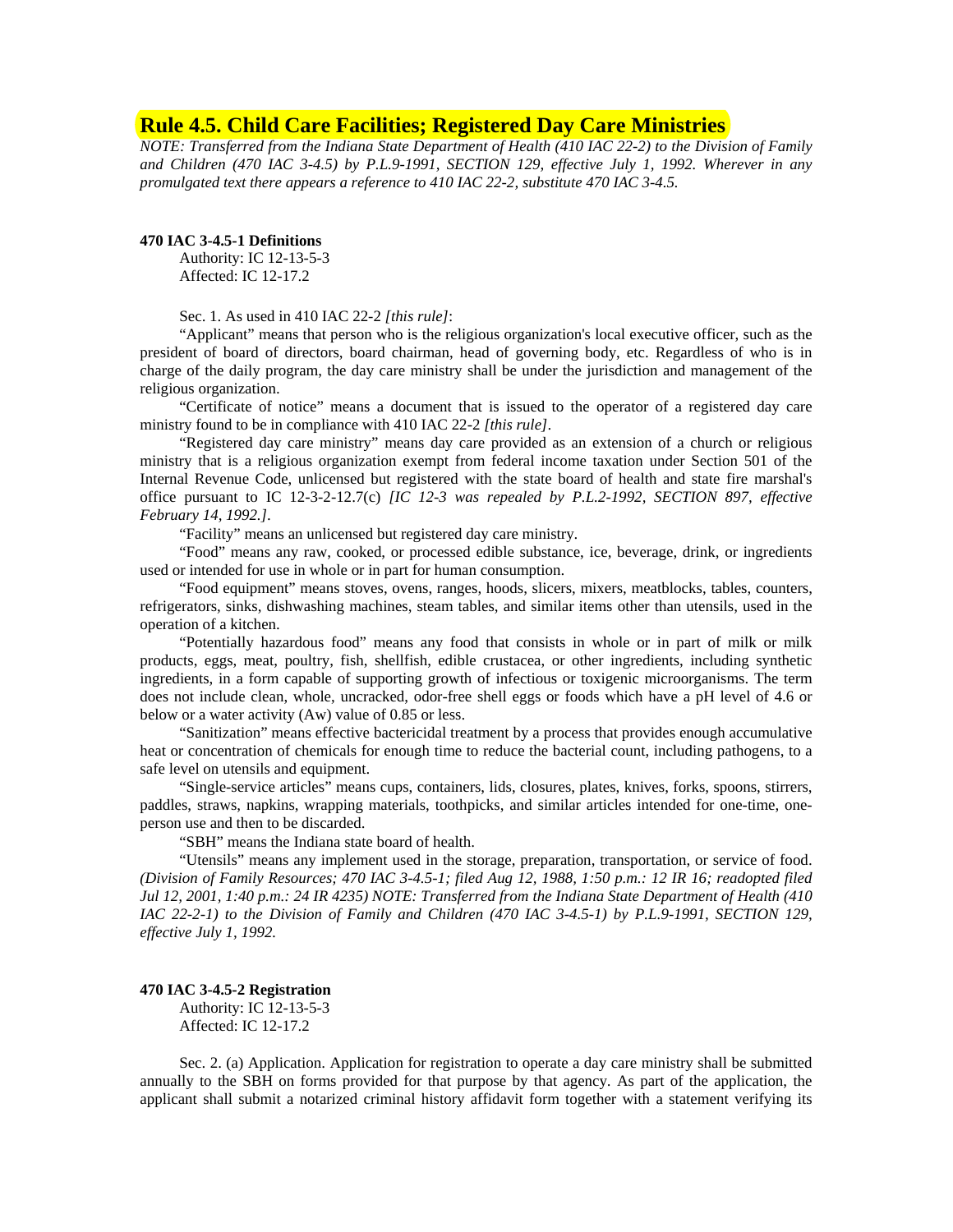exemption from federal income taxation under Section 501 of the Internal Revenue Code.

 (b) Certificate of Notice. A certificate of notice shall be issued to a facility found to be in compliance with 410 IAC 22-2 *[this rule]* during each quarterly inspection.

(c) Certificate Validation. A registered day care ministry certificate of notice is deemed invalid unless the applicant complies with subsection (d) of this section within a reasonable time.

(d) Reporting Requirements. It shall be the responsibility of the applicant to report promptly to the SBH the following changes or events:

(1) when the applicant changes;

(2) if the location of the religious organization changes;

(3) if the location of the building in which the child care service is provided changes;

(4) when the child care service is discontinued;

(5) a change in the location within the building where day care is provided;

(6) any major damage caused by fire or natural disaster which adversely affects the sanitary conditions of the facility.

*(Division of Family Resources; 470 IAC 3-4.5-2; filed Aug 12, 1988, 1:50 p.m.: 12 IR 17; readopted filed Jul 12, 2001, 1:40 p.m.: 24 IR 4235) NOTE: Transferred from the Indiana State Department of Health (410 IAC 22-2-2) to the Division of Family and Children (470 IAC 3-4.5-2) by P.L.9-1991, SECTION 129, effective July 1, 1992.* 

## **470 IAC 3-4.5-3 Water supply, plumbing and sewage disposal**

Authority: IC 12-13-5-3 Affected: IC 12-17.2

Sec. 3. (a) Water Supply. Water supplies shall be constructed and operated in accordance with the requirements of 410 IAC 6-5.1-8 *[410 IAC 6-5.1-8 was repealed filed Sep 24, 1987, 3:00 p.m.: 11 IR 737.]*, excluding 410 IAC 6-5.1-8(f) *[410 IAC 6-5.1-8 was repealed filed Sep 24, 1987, 3:00 p.m.: 11 IR 737.]*. For the purposes of 410 IAC 22-2 *[this rule]*, the requirements of 410 IAC 6-5.1-8 *[410 IAC 6-5.1-8 was repealed filed Sep 24, 1987, 3:00 p.m.: 11 IR 737.]*, excluding 410 IAC 6-5.1-8(f) *[410 IAC 6-5.1-8 was repealed filed Sep 24, 1987, 3:00 p.m.: 11 IR 737.]*, shall apply to registered day care ministries.

(b) Plumbing and Sewage Disposal. All plumbing fixtures shall discharge into a public sanitary sewer whenever available within a reasonable distance, or when soil conditions prohibit the construction of an adequate on-site system. Any on-site sewage treatment system shall meet the requirements of 410 IAC 6-10. If a discharging sewage treatment system is to be constructed, it shall meet the requirements of the department of environmental management. New plumbing equipment shall meet the requirements of the fire prevention and building safety commission (FPBSC) and SBH. *(Division of Family Resources; 470 IAC 3-4.5-3; filed Aug 12, 1988, 1:50 p.m.: 12 IR 17; readopted filed Jul 12, 2001, 1:40 p.m.: 24 IR 4235) NOTE: Transferred from the Indiana State Department of Health (410 IAC 22-2-3) to the Division of Family and Children (470 IAC 3-4.5-3) by P.L.9-1991, SECTION 129, effective July 1, 1992.* 

#### **470 IAC 3-4.5-4 Buildings, grounds, equipment, furnishings, materials and supplies**

Authority: IC 12-13-5-3 Affected: IC 12-17.2

Sec. 4. Physical Facilities. The building or parts thereof used for day care purposes shall be structurally sound and shall at all times be maintained in a clean, safe, and sanitary condition and be in a good state of repair.

 (1) All interior surfaces, equipment, materials, furnishings, and objects with which children will come in contact shall be well maintained, in a clean and sanitary condition, and of nontoxic durable construction.

(2) All restrooms shall be equipped with flush toilets and handwashing sinks and shall be ventilated to the outside. An adequate supply of water, under pressure, shall be provided at all handwashing sinks, as well as soap and disposable paper towels in dispensers. Toilet paper in dispensers shall be located at each toilet.

(3) Refuse, garbage, empty food containers, soiled diapers, or other items soiled with body fluids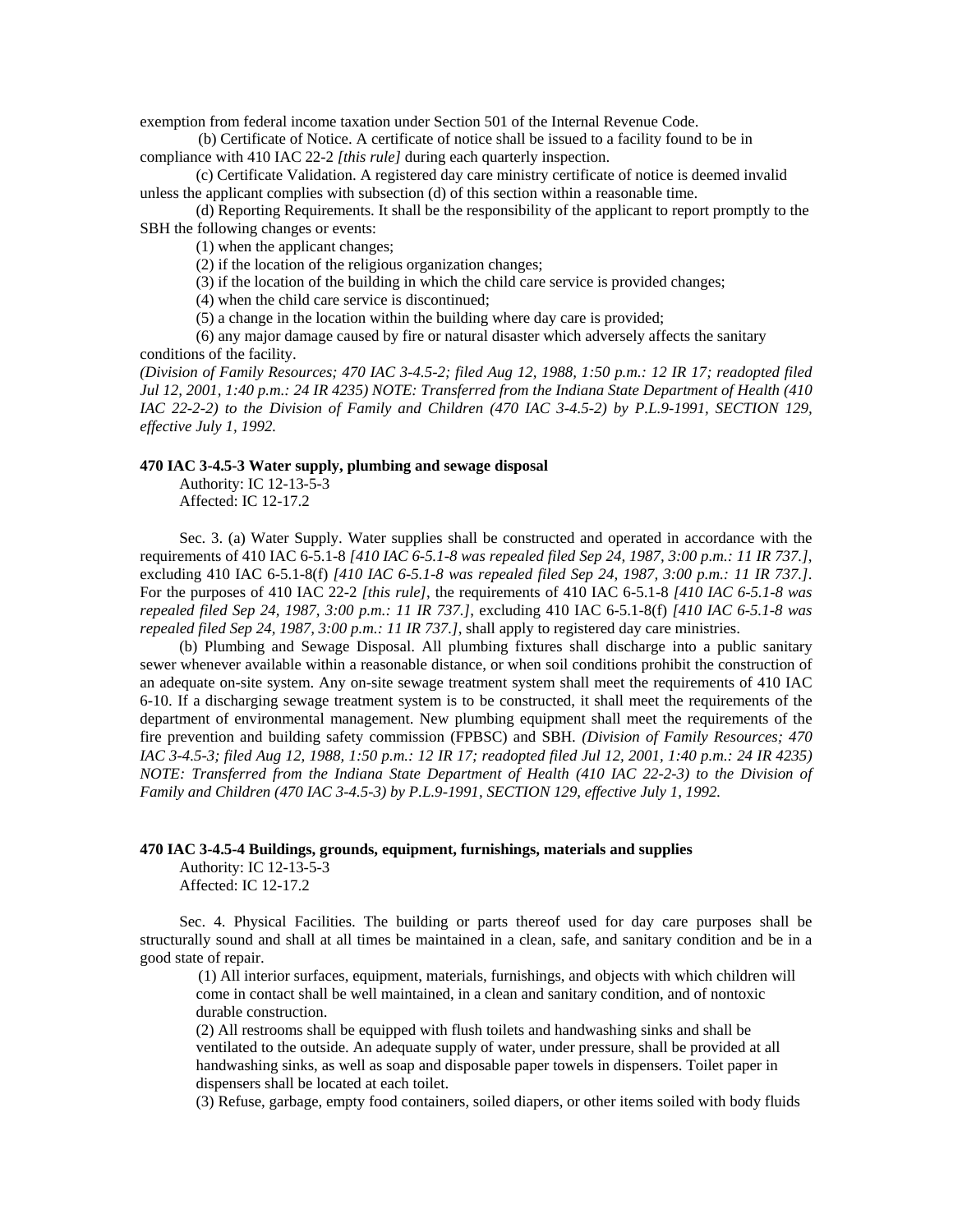shall be discarded into conveniently located tightly lidded, watertight containers. These containers must be kept in a sanitary condition, and covered when not in use.

(4) All open windows, doors which are kept open for other than entering and leaving, ventilators, and other outside openings shall be protected against insects by securely fastened 16

 mesh screening. Cracks shall be sealed and sealing shall be in place around pipes, plumbing, and ducts.

(5) Drinking water facilities shall not be located in restrooms and shall be constructed of

impervious, easily cleanable materials and shall be kept clean and in a good state of repair. Drinking fountains, where provided, shall have a sanitary type guarded angle-stream jet head and

an adjustable flow regulator.

*(Division of Family Resources; 470 IAC 3-4.5-4; filed Aug 12, 1988, 1:50 p.m.: 12 IR 17; readopted filed Jul 12, 2001, 1:40 p.m.: 24 IR 4235) NOTE: Transferred from the Indiana State Department of Health (410 IAC 22-2-4) to the Division of Family and Children (470 IAC 3-4.5-4) by P.L.9-1991, SECTION 129, effective July 1, 1992.* 

## **470 IAC 3-4.5-5 Food service sanitation**

Authority: IC 12-13-5-3 Affected: IC 12-17.2

Sec. 5. (a) Food Service. The kitchen and any other food preparation area shall be maintained in a clean and sanitary condition, separate from areas used for any other purpose, and shall be so located that it is not used as a throughway to other rooms or areas. The kitchen shall not be used for children's activities or naps, a dining or recreational area for adults, or as an office.

(b) Food Safety. All foods provided by the facility, for children enrolled in the day care ministry, shall be from a food establishment, inspected and approved by a governmental agency. Food items shall be received at the facility in the original, unopened, undamaged packaging and shall be properly protected from damage and potential contamination. Food shall be free from spoilage, filth, or other contamination and shall be safe for human consumption.

The temperature of all potentially hazardous food shall be  $45^{\circ}$  F. or below or  $140^{\circ}$  F. or above at all times. Frozen food shall be kept frozen and should be stored at a temperature of  $0^\circ$  F. or below.

 (c) Refrigerator and Freezers. Enough conveniently located refrigeration facilities shall be provided to assure the maintenance of potentially hazardous food at required temperatures during storage. Refrigerators and freezers shall be in good condition, clean, and shall maintain the proper temperatures. Each compartment of the refrigerator and freezer shall be provided with an accurate thermometer, in good position for daily monitoring.

(d) Ranges. Enough conveniently located ranges shall be provided to assure the maintenance of hot, potentially hazardous food at the required temperatures during storage. Ranges shall be in good condition, clean, and in proper and safe operating condition.

(e) Dishwashing. Any multi-use utensils, tableware, or kitchenware shall be washed and sanitized between each use. Dishwashing and sanitizing shall be conducted mechanically in a commercial dishwasher or manually in a three (3) compartment sink, one (1) of these may be a portable sink or container, deep enough to permit total immersion of the articles used by the facility. Drainboards or movable dish tables of adequate size shall be provided. The manual dishwashing procedure shall consist of thoroughly washing multi-use utensils and equipment in a detergent solution in the first compartment of the sink, and rinsing free of such solutions in the second compartment of the sink. A sink used for dishwashing shall not be used for handwashing. All eating and drinking utensils and, where required, the food-contact surfaces of all other equipment and utensils shall be sanitized in the third compartment by one (1) of the following methods:

(1) immersion for at least one-half (1/2) minute in clean, hot water maintained at a temperature of at least 170° F.; or

(2) immersion for at least one (1) minute in clean water which is at a temperature of at least 75° F. and which contains an approved sanitizing agent at an effective concentration.

Cleaned and sanitized equipment and utensils shall always be air dried, never towel dried.